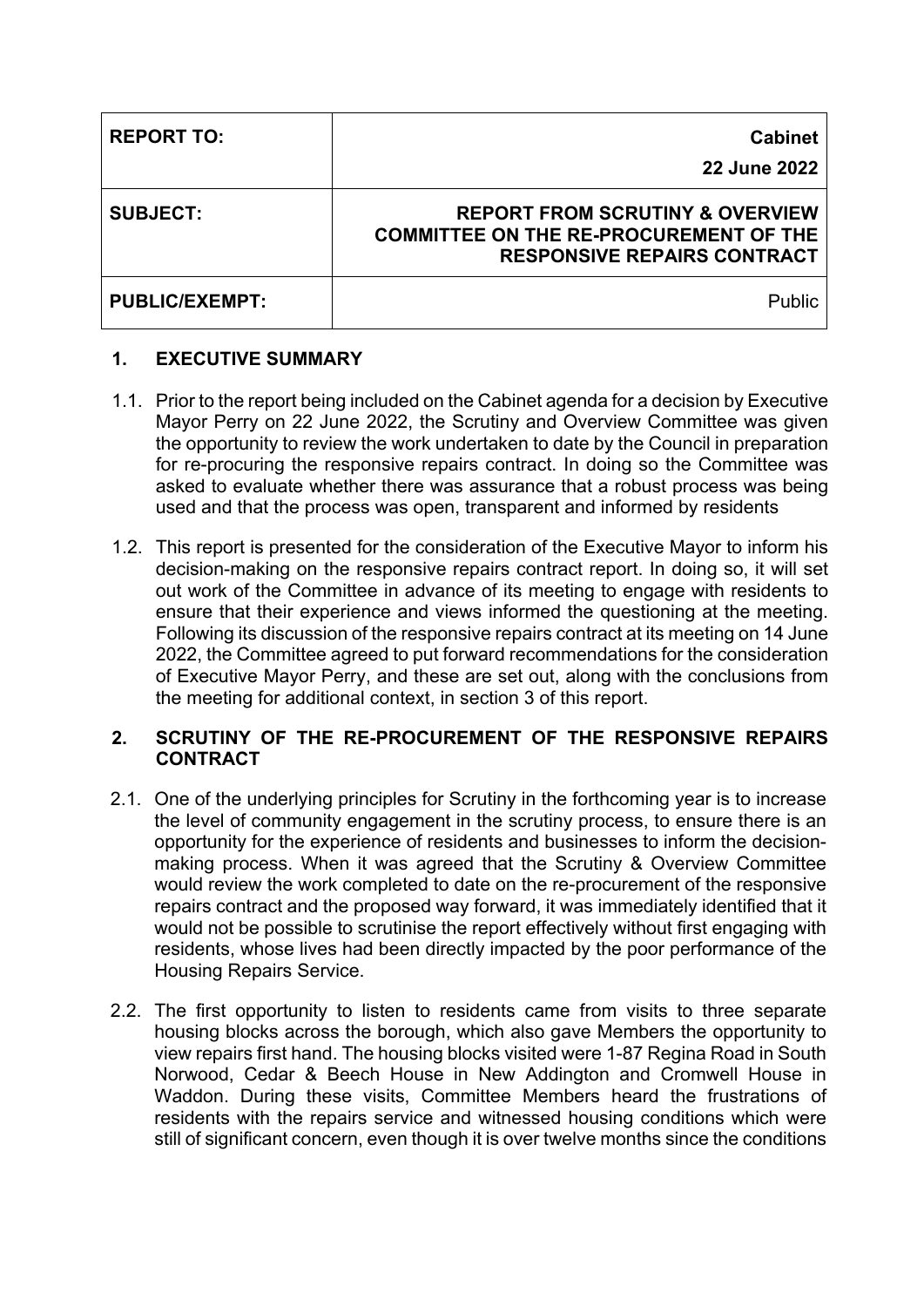at Regina Road were first reported. These individual concerns have been reported to the Housing Service to follow up directly.

- 2.3. The second opportunity to engage with residents was at an online meeting organised for 13 June. Over forty residents joined the meeting, and the Committee would like to give thanks to the attendees for honest and constructive feedback on their experience of the repairs service as council tenants. To maximise the opportunity for residents to speak at the meeting, ten breakout groups were set up, chaired by councillors, which asked for feedback on what needs to change in the housing service, what they were pleased to see in the plans for the new contracts, and what needed to be included. A summary of the feedback from residents at the meeting is provided for the information of the Mayor and the Cabinet in Appendix A.
- 2.4. As well as community engagement, the Committee also spoke with Councillor David Renard, Leader of the Conservative led Swindon Council and an LGA spokesman on housing, who recommended in-house provision as a great way forward given the level of control it gave his council over the service it provided. As did Calum Davidson at the LGA, citing Lambeth's new Direct Labour Organisation called 'Community Works', which offered value for money and higher degrees of social responsibility.
- 2.5. Finally, the Committee also received a briefing from the Council's Director of Housing, Stephen Tate, in the lead up to the meeting. This ensured that Members understood what was being proposed and afforded the opportunity to seek clarification where needed. The Committee would like to thank Mr Tate and his team for their support and engagement with the scrutiny process both in the lead up to and at the meeting.
- 2.6. The Committee would also like to thank the residents who attended the meeting on 13 June, the Chair of the Housing Improvement Board, Martin Wheatley, the Vice-Chair of the Tenant and Leaseholder Panel, Leslie Parry and a resident representative from the meeting held on 13 June, Ramona Beckford, who attended the meeting to provide their own insight on the re-procurement process. Their insight along with the responses received to the questions of the Committee helped to shape the conclusions and recommendations set out below.

#### **3. CONCLUSIONS OF THE SCRUTINY & OVERVIEW COMMITTEE ON THE RE-PROCUREMENT OF THE RESPONSIVE REPAIRS CONTRACT**

- 3.1. In preparing for the meeting, the Committee identified four key areas within the report, which were: -
	- Contract Options,
	- Tenant Services,
	- Risk
	- Social Value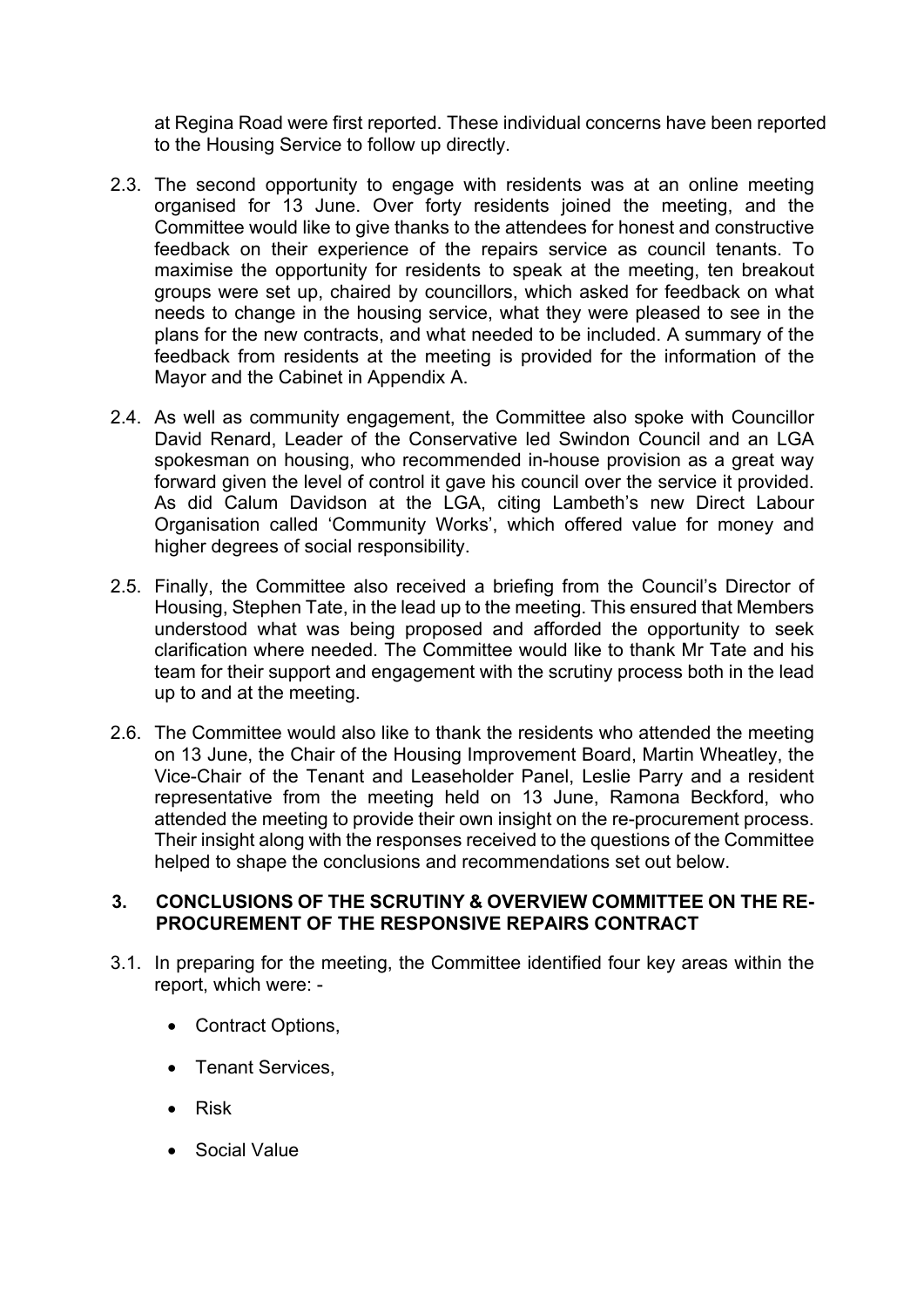The following conclusions and recommendations from the Committee have been grouped under these four headings.

# **Contract Options**

- 3.2. From all the evidence heard, the Committee agreed that it would be reasonable to conclude that the Council has done a competent and professional job at assessing the options available when notice was given on the current responsive repairs contract. Officers demonstrated an understanding of the risks presented by the short timeframe to reprocure the present service, which it was proposed would be split across three contracts (one for gas related services and two geographically split contracts for responsive repairs) and an insourced contact centre.
- 3.3. It was accepted that given the need to ensure there was a responsive repairs service in place beyond the end of the current contract in July 2022, that the immediate focus needed to be on the re-procurement process. Although it was advised that the contract left scope for potentially insourcing parts of the service at a later date, the Committee agreed that options for insourcing should be evaluated now, informed by best practice at other local authorities, to ensure the Council had the best delivery model in place for residents. This was supported from evidence from the LGA, Swindon and Lambeth, which indicated that insourcing the responsive repairs service could deliver significant benefits, not least placing the Council in full control of the service it provided to residents.

**RECOMMENDATION 1: That the scope for bringing all or part of the current responsive repairs service inhouse is evaluated as a priority to ensure that the outsourcing delivery model proposed by the Council offers the best outcomes for residents.**

**RECOMMENDATION 2: That there should be periodic reviews of the delivery model, including an options appraisal on the benefits of insourcing either all or part of the service, to ensure the optimal structure is in place.**

**RECOMMENDATION 3: That the current re-procurement and delivery of the new responsive repairs' contracts should be informed by best practice and experience from other local authorities.**

- 3.4. Given the challenges experienced with the present contractor, the rationale provided for splitting the contracts and bringing the call centre in-house seemed to be logical, given that this option should improve the service for residents. These plans were clearly popular amongst those tenants who had been consulted by the council officers and the Scrutiny and Overview Committee.
- 3.5. The Committee recognised that insourcing the contact centre would ensure that the Council maintained direct communication with its residents, which was lost under the present arrangement with the contact centre delivered by the contractor. It would also enable to Council to have greater ownership of the data needed to performance manage the new contracts, which was seen as a significant benefit. Given the poor performance of the Council's current telephony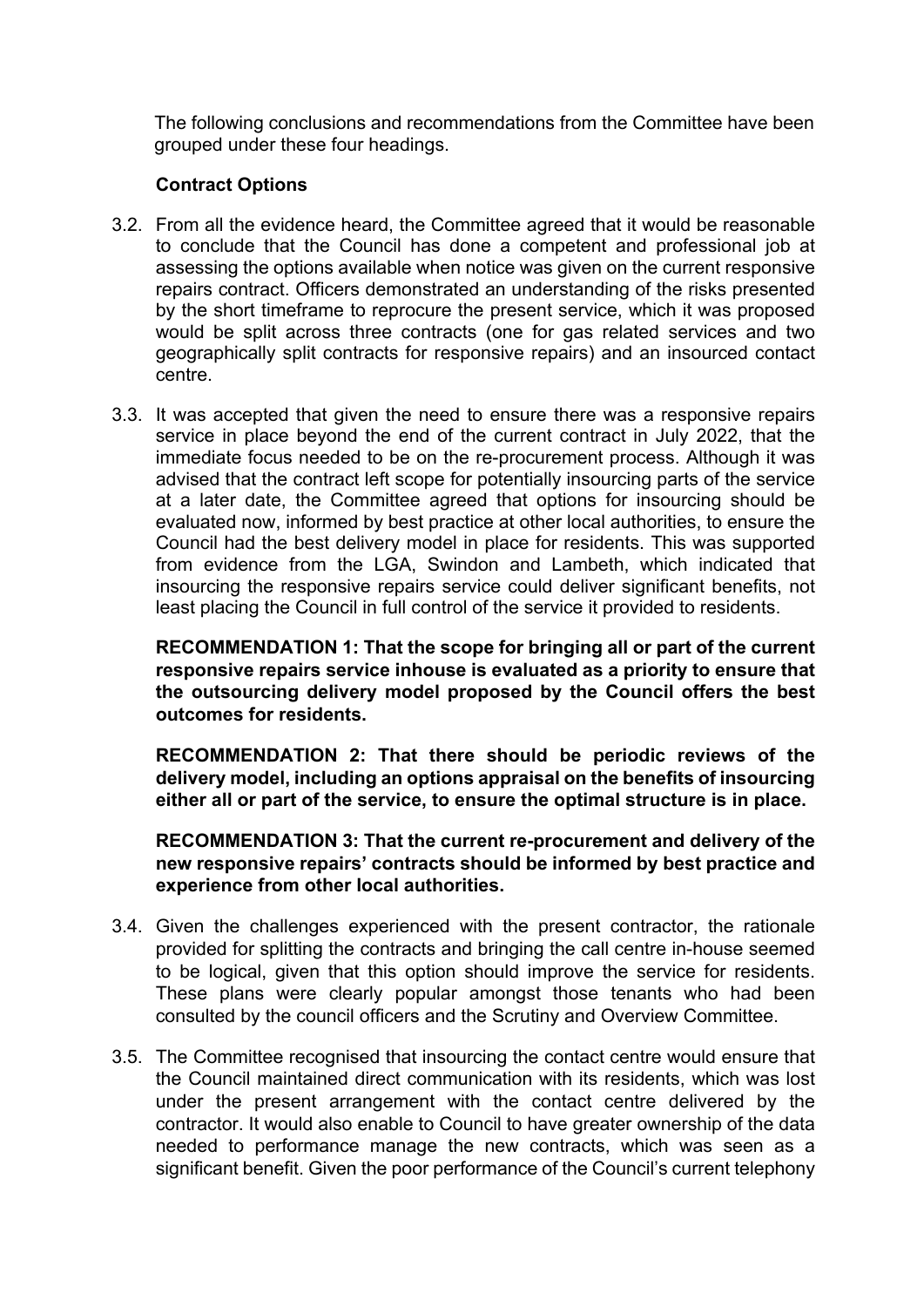system, it was essential for the new contact centre that the installation of the new telephony system was successfully delivered.

3.6. The Committee welcomed the commitment to upholding the living wage in the contract. The confirmation that break-clauses and no-fault termination clauses would be included in the contract was also reassuring given the length of the contract sought.

# **Tenant Services**

3.7. The Committee welcomed confirmation that the performance criteria for the new contracts would be designed in cooperation with residents to ensure that these new contracts delivered a significantly better service than the previous one. The Committee would also request the opportunity for Scrutiny to review the performance indicators prepared for the contract, before they are finalised, to bring an additional level of rigour.

# **RECOMMENDATION 4: That the key performance indicators created to performance manage the new contracts are reviewed by Scrutiny before they are signed off.**

- 3.8. It was highlighted that the satisfaction rate for the current service was lower amongst BAME groups, which was concerning and would need to continue to be tracked under the new contract. A greater level of analysis was a needed to understand the reasons why there was a lower satisfaction rate in BAME groups, which may be helped under the new contracts, as the Council would retain control of the data collected. Similarly tracking the service satisfaction for other vulnerable groups such as those who are elderly or with disabilities is essential.
- 3.9. Given residents had endured poor performance and sub-standard housing conditions under the current contractor, it was likely to be a long journey for the Council to rebuild trust. The Committee agreed that that the inclusion of a compensation scheme for residents would go some way to demonstrating the Council's commitment to a new start for the service. Although it was likely that bidders would build the cost of a compensation scheme into their pricing, it was agreed that it would also provide the contractor with a financial incentive to ensure appointments are kept, repairs are made promptly and are completed thoroughly.

#### **RECOMMENDATION 5: That provision for a compensation scheme for residents who experience poor performance, and paid for by the contractor, is included in the contracts for the new services . The Committee would ask to be kept updated on the outcome of this work.**

3.10.The Committee welcomed confirmation that there would be an expectation that new technology would be used to keep residents informed on the progress of their repairs. Not only would this help to improve communication with residents, but it would also help to manage the capacity of the contact centre to ensure those residents who were unable to use these options, found it easier to speak directly to the Council.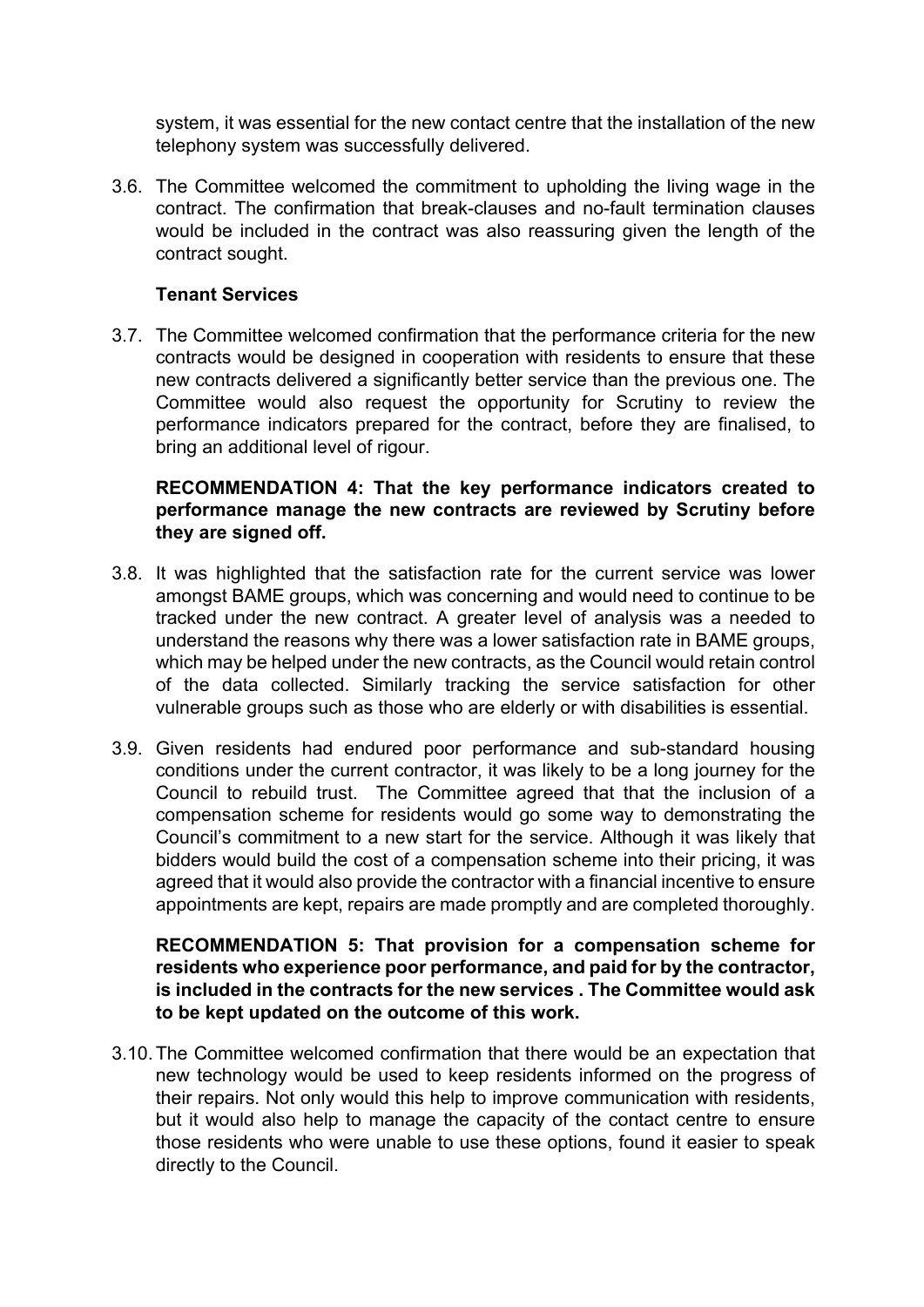# **RECOMMENDATION 6: That the of use technology to improve the level of communication with residents needs to be set as a minimum expectation in the tender specification.**

3.11.The responsibility for and the tracking of communal repairs was a reoccurring concern for residents which needed clarification. It also chimed with other concerns raised that many tenants did not know what their rights were or the complaints process. As part of rebuilding trust with residents, basic information such as responsibility for services and the complaints process should be communicated to all residents as a priority.

**RECOMMENDATION 7: That Housing Services commits to ensuring that the Tenants Handbook is updated and distributed to all residents to ensure they are aware of the level of service they can expect, how to access these services, how to complain when the expected service is not delivered along with confirmation of their dedicated Housing Officer.**

- 3.12.Another reoccurring issue for residents was the management of legitimate concerns about damp and condensation in Council properties, particularly those of non-standard construction. The Committee agreed that there needed to be a better understanding of the condition of the Council's housing stock and welcomed confirmation that a system of rolling stock surveys would start in early 2023. In doing so, it would inform the Council's asset improvement strategy, which would be used to prioritise improvement work on properties with significant damp issues.
- 3.13.Many residents echoed the benefit of having a caretaker either onsite or shared between a number of blocks to repair simple issues. At present this service was understaffed and the Committee agreed that it would create considerable goodwill if the Administration gave a commitment to ensure this service was fully resourced with staff who were provided with regular training.

# **RECOMMENDATION 8: That a political commitment is given to ensuring the Caretaker/Handyman Service for Council housing is fully resourced and trained.**

#### **Risk**

- 3.14.The Committee was reasonably reassured that there was mitigation in place for most risks, although it would request that the full risk register is shared with the members of the Committee to provide an extra level of reassurance. It was also requested that a map of the customer journey through the Housing Service is provided.
- 3.15.The integration of the new software in the Housing Service and the new telephony system in the Council, with the systems of the three new contractors was identified as a significant risk, which needed to be resource appropriately to ensure that it could be delivered.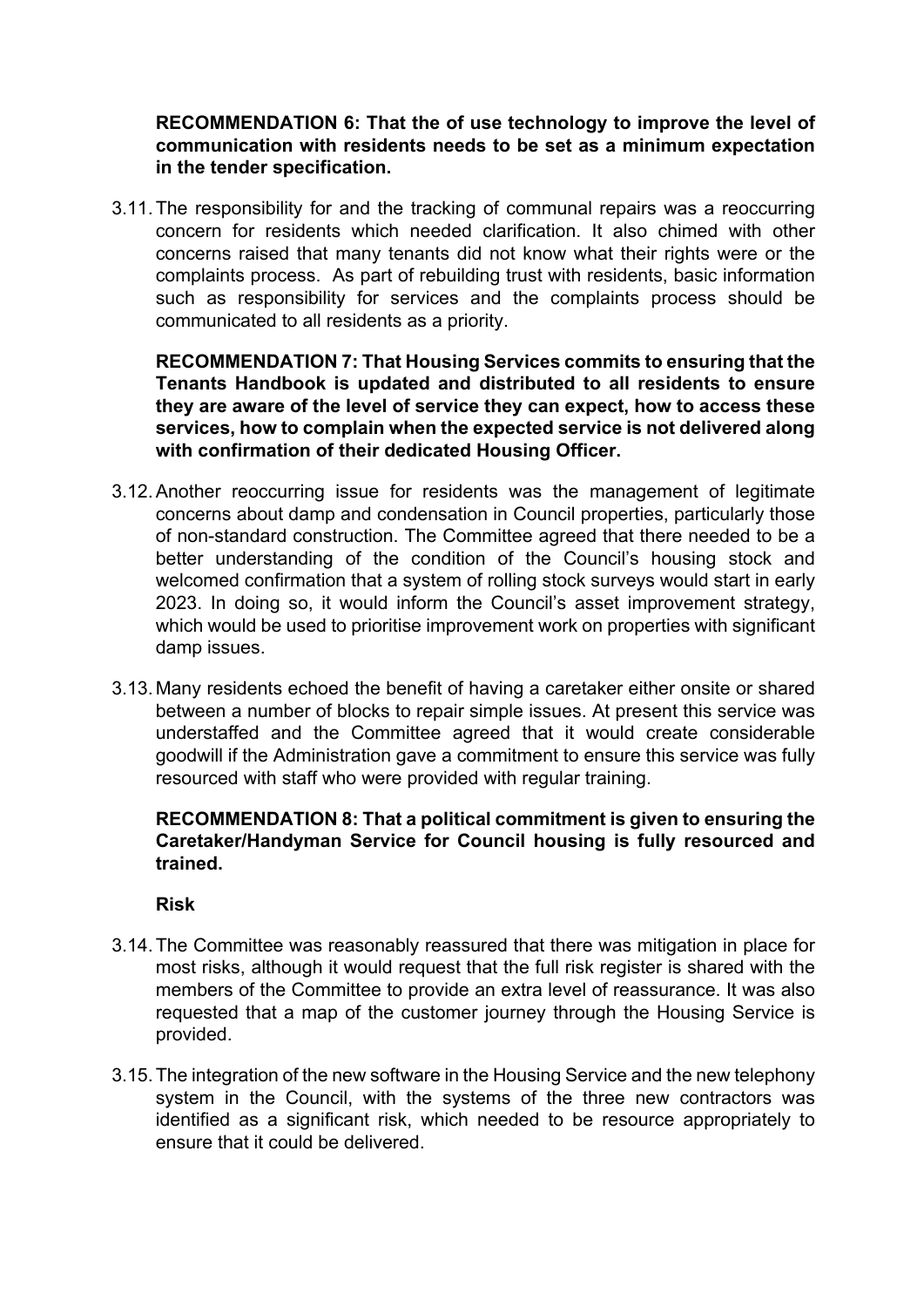3.16.Although the performance of the current contractor had not been at the level expected by either the Council or residents, the Committee agreed with residents that the culture within the Housing Service was equally poor and needed to be addressed if the service was to be improved. Given that many of the existing Axis staff would transfer across to the new providers through TUPE, there was significant concern about whether the Council had the capacity to change the behavioural culture that contributed to the poor performance Further evidence was needed to provide reassurance that there was a robust plan in place to change the culture of the service and ensure that the new contract required the contractors to deliver similar culture change amongst staff transferred under TUPE. The Committee agreed that monitoring the change in culture would need to be a priority for the Streets, Environment & Homes Sub-Committee.

**RECOMMENDATION 9: The expectations of the Council on the contractors to improve the culture of the staff transferred through TUPE needs to be clearly set out in the contract, with accompanying performance measures to track progress.**

3.17. Reassurance was given that senior management recognised that the culture within certain parts of the Housing Service needed to change, and work was underway to ensure this was delivered. The Committee was concerned about whether there was sufficient capacity within the service to deliver a cultural change programme at the same time as a large procurement process and agreed that additional support may need to be allocated to ensure that any culture change programme could be well advanced by the time the new contracts were awarded. This would help to ensure the new contractors were being effectively supported and managed by the Council.

**RECOMMENDATION 10: That sufficient capacity is allocated to ensure the delivery of the culture change programme within the Housing Service can be progress as far as possible by the time the new contracts are awarded.**

3.18.The Committee agreed that the figures provided for the cost of the new contracts needed to make clear that they were a prediction based upon current known factors. Given the potential risk from high inflation and supply chain issues, the Committee would recommend that a cost range is provided rather than a specific figure.

**RECOMMENDATION 11: That the estimated figures provided for the cost of the contract are reviewed and replaced with a cost range, to take account of the uncertainty in both the national and world economy.**

#### **Social Value**

3.19.Both residents and the Committee welcomed the commitment to social value being included in the weighting of the contract, particularly the emphasis on local employment, apprenticeships and delivering climate change targets. It was recognised that to ensure delivery of these commitments would require careful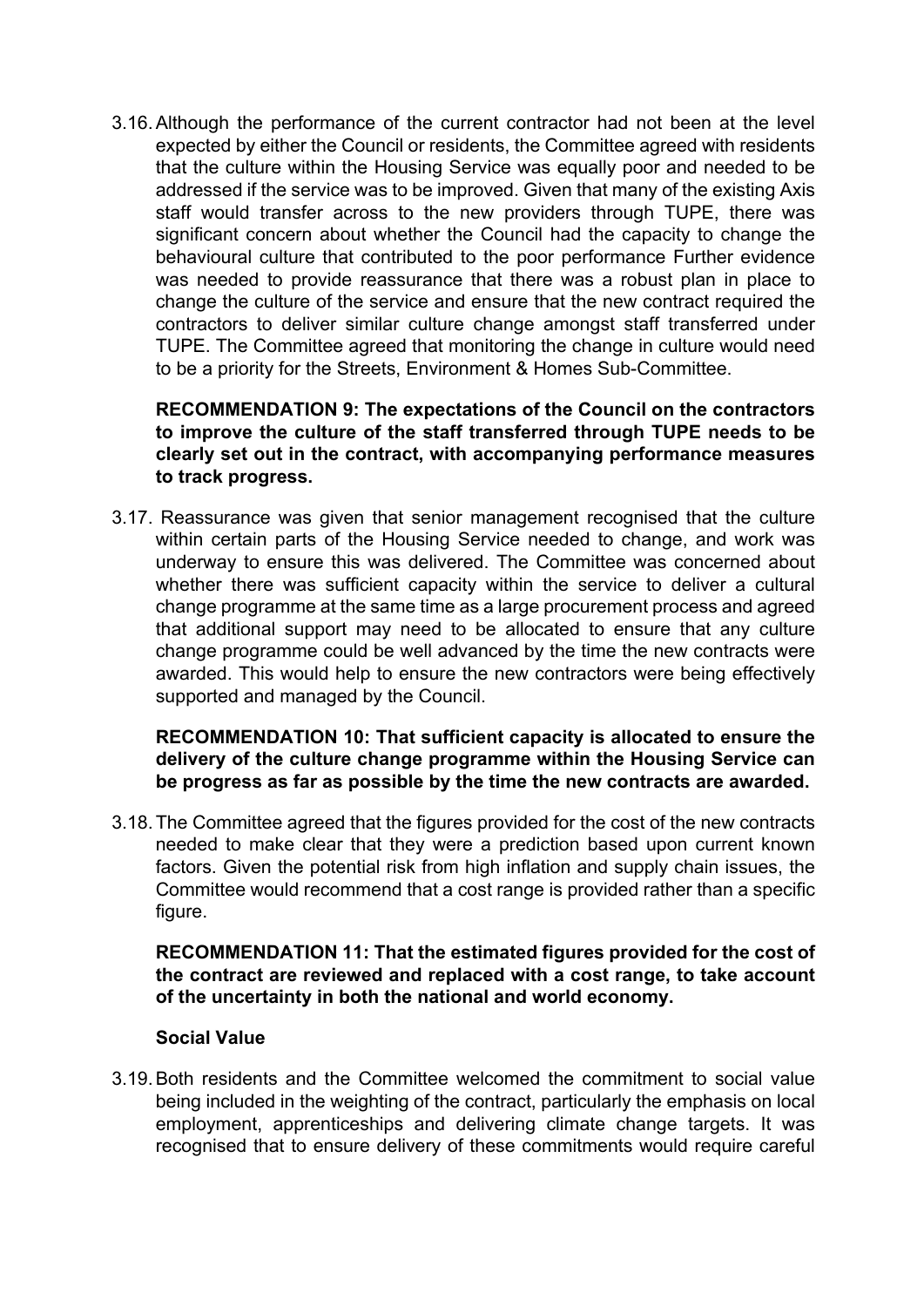wording in the final contract to ensure that outcomes were both deliverable and could be tangibly measured.

**RECOMMENDATION 12: That the tender documents explicitly set out the Council's social value priorities it expects bidders to help deliver, particularly in terms of local employment, supporting the local suppliers and climate change commitments.**

**RECOMMENDATION 13: That the measure to track the delivery of the social value aspect within the new contracts are reviewed by Scrutiny before they are signed off.**

**REPORT AUTHOR:** Simon Trevaskis – Senior Democratic Services & Governance **Officer** 

**APPENDICES:** Appendix A – Feedback Summary from Residents Meeting

**BACKGROUND DOCUMENTS:** None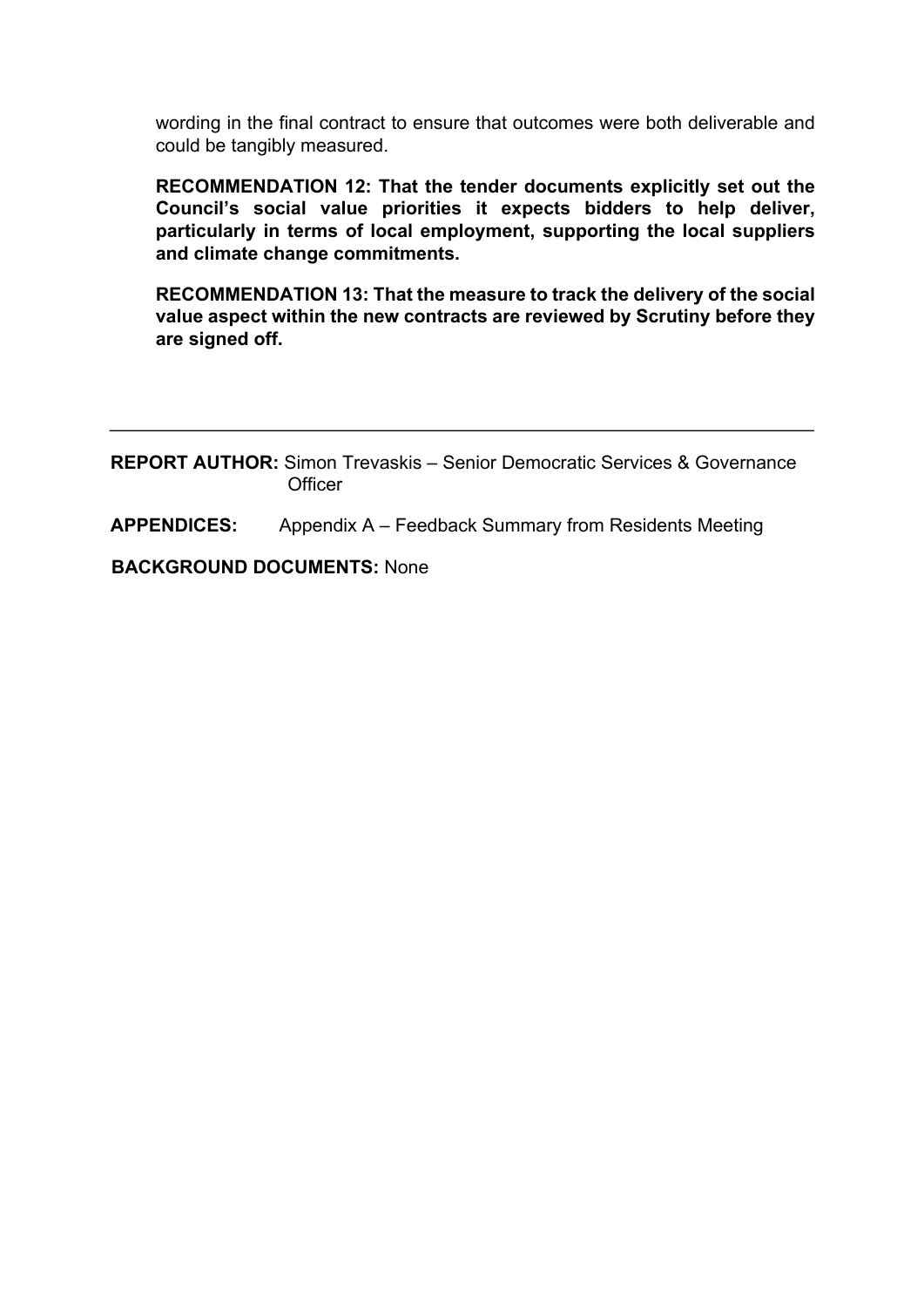# **APPENDIX A**: **SCRUTINY & OVERVIEW COMMITTEE RESIDENTS MEETING ON HOUSING REPAIRS SERVICE – 13 JUNE 2022**

# **Feedback Summary**

To inform its consideration of the Housing Repairs report on the agenda for its meeting on 14 June 2022, the Scrutiny and Overview Committee arranged a meeting for Council tenants to attend and provide their views on the service. This meeting was held online on the evening of 13 June.

The meeting was structured around two breakout sessions to ensure residents the maximum amount of time to provide their views on the Housing Repairs Service. The first session focussed on the question 'What needs to change in our housing repairs service'. This was followed by a presentation by the Council's Director of Housing, Stephen Tate, on the proposals for the new contract. A second breakout session was then held to discuss 'What are you pleased to see in these plans? What is missing or needs changing?'

What follows is a summary of the feedback provided by residents during the breakout sessions.

# **BREAKOUT 1: What needs to change in our housing repairs service?**

From the feedback provided by residents, the following common themes have been identified: -

- 1. Communication with tenants is a key issue that needs to be addressed throughout the Housing Service. Residents advised that there is a lack of communication around repair requests and appointments, particularly not being notified of cancellations. There also needed to be clear ownership between the Council and contractor over repairs.
- 2. The is also a need for greater transparency over the performance of the Service and communication with residents over their rights and how they can help to inform the process. This should also include communication on how the Council was managing performance when it was not at the level expected.
- 3. Similarly, being able to contact either the contractor or the Council about repairs needed to be made easier, with long waiting times when calling and the complaints process not being clear.
- 4. Another key issue was the need to increase the number of repairs being completed at the first visit. At present, repairs could often take multiple visits and examples were give of staff being sent who were not trained for the repairs required.
- 5. The quality of the repairs was often not at the standard expected and additional work was needed to provide a quality check.
- 6. Contractors do not understand those buildings of non-standard construction. They also do not have plans or knowledge of the building in terms of pipes and services, which results in repairs not being completed.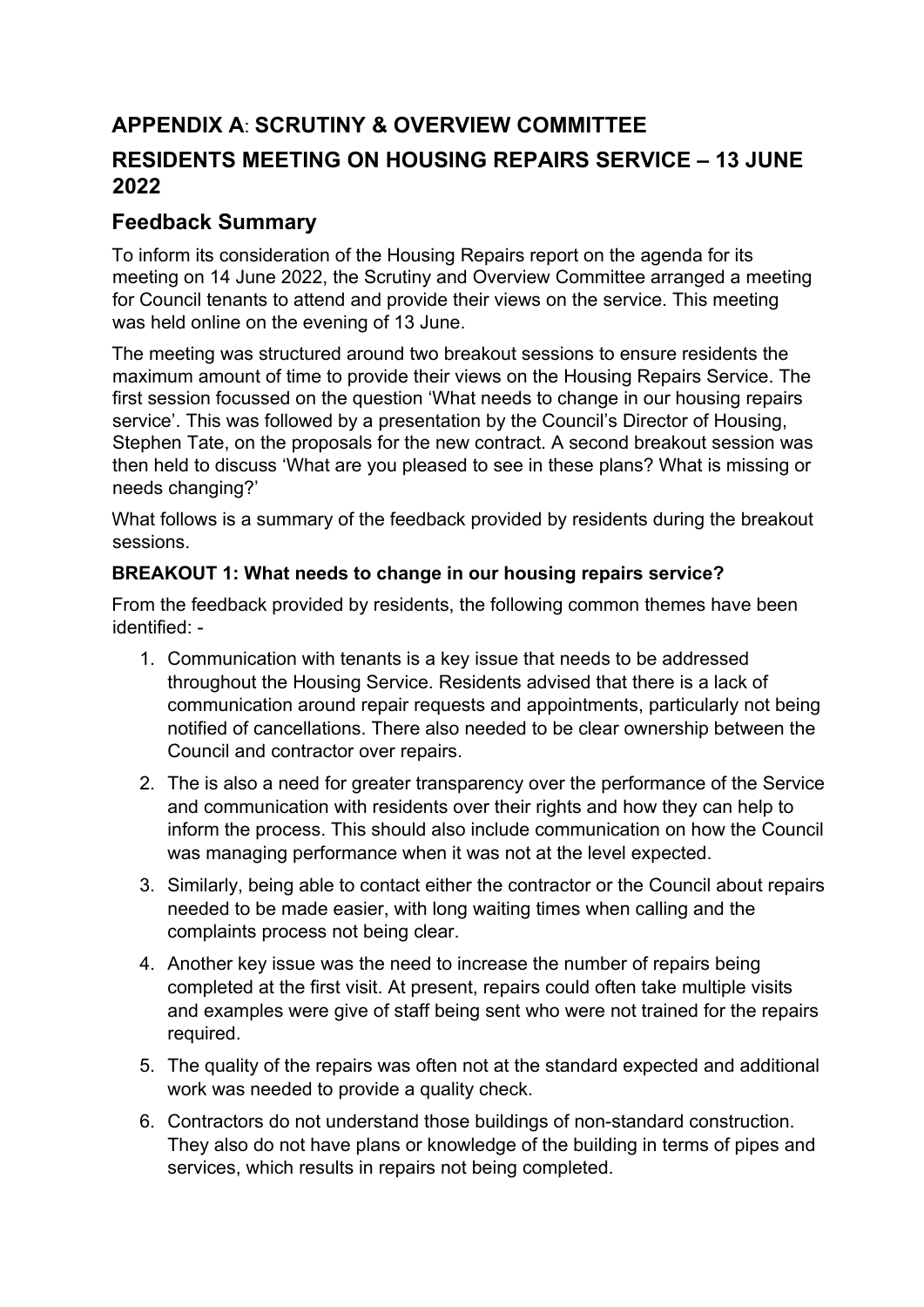- 7. There was a concern that the needs of those with disabilities are ignored or not prioritised appropriately.
- 8. Given the long history of poor performance, there was clear lack of trust in the Council, which would need significant time and effort to rebuild. It was also felt that the views of residents could often be dismissed by the contractor and Council, which added to the lack of trust.
- 9. How the council deals with mould is an issue. Many residents live in homes with poor or no insulation, especially those who live in homes of non-standard construction. Residents are blamed for condensation when it is the lack of insulation that is the cause.
- 10.The Housing Service is understaffed, particularly block caretakers. Action needed to be taken to address this as soon as possible

# **BREAKOUT 2: What are you pleased to see in these plans? What is missing or needs changing?**

From the feedback provided by residents, the following common themes have been identified: -

# **What are you pleased to see in the proposals?**

- 1. The residents supported the proposal to split the contract, particularly for gas servicing. The acknowledgement that the procurement of the new contract would not stop the Council in-sourcing parts of the service in the future was also welcomed.
- 2. There was unanimous support for bring the contact centre in house, as it was hoped this would improve some of the issues around communication experienced by residents with the contractor.
- 3. The proposal to prioritise local recruitment was welcomed, with agreement that the contract should include incentives for the creation of local apprenticeships and employment.

#### **What should be included or changed in the proposal**

- 1. There was a need to ensure that any potential contractor had specialist teams available for work on non-standard constructions. They also needed to have the plans for the buildings.
- 2. It would be good to provide residents with the ability to track the status of repairs on the phones or computer.
- 3. Whether in or out house, must have good communication and accountability.
- 4. Compensation: If an appointment is broken by the contractors, especially 3 or 4 times, contractor should pay a financial penalty to pay to the tenants.
- 5. Repairs should always be completed within a stated timescale, which will meet a performance matrix. Compensation should be paid if the timescale is not met.
- 6. Repairs should be completed properly by competent staff who are appropriately trained.